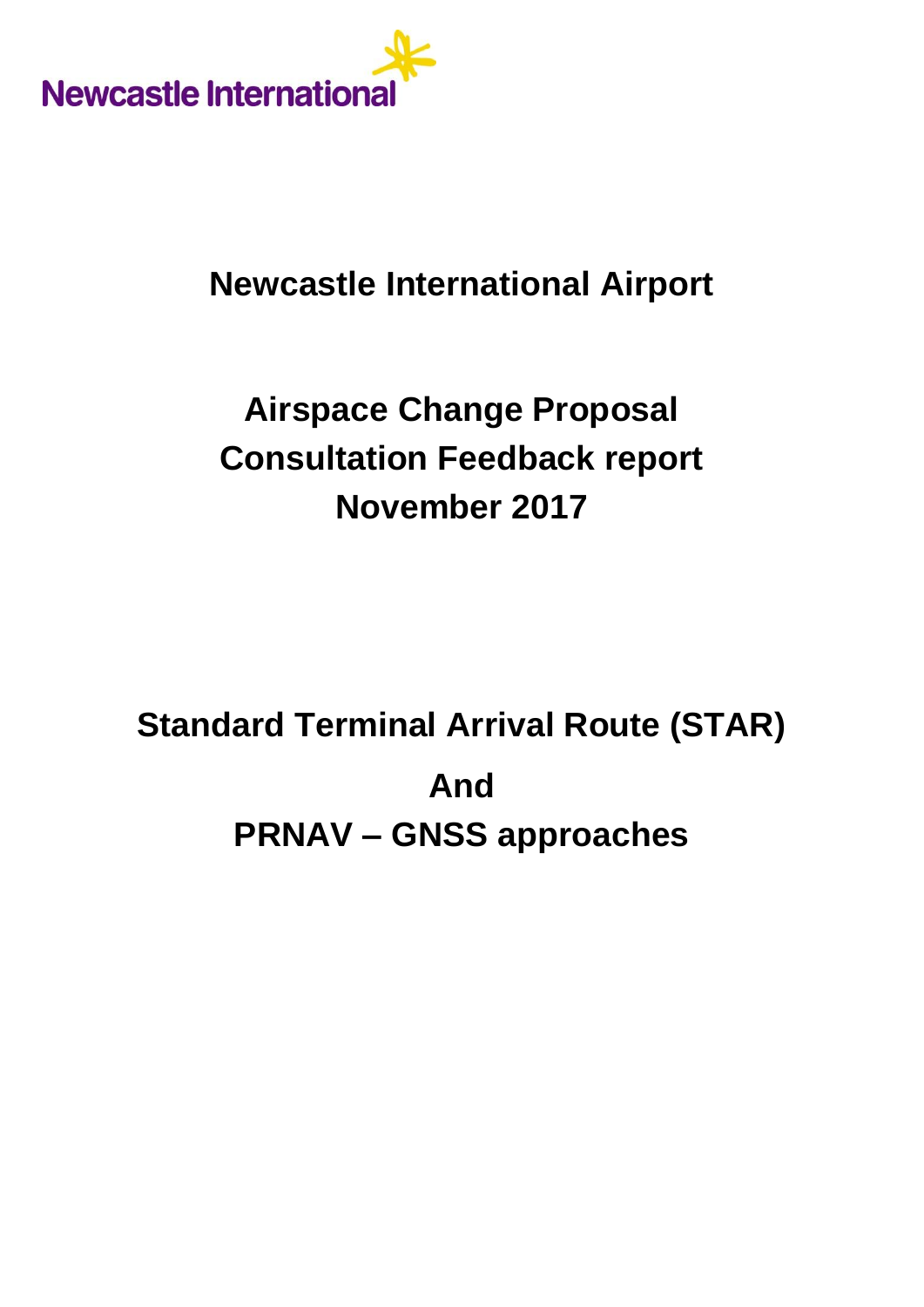# **1.0 Introduction**

This report provides feedback to stakeholders and respondents to the Newcastle International Airport (NIA) Airspace Change Proposal (ACP). The Proposal put forward for consultation the establishment of more accurately defined arrival routes. Whilst NIA already publish and operate final approach procedures and standard routes for inbound aircraft, the proposed defined routes embrace new technology and utilise satellite navigation. The consultation commenced on the 10<sup>th</sup> March 2017 and finished on the  $2^{nd}$  June 2017.

# **2.0 Stakeholder engagement**

A number of methods were used to engage with stakeholders and publicise the proposals within the local communities. A list of the key stakeholders can be seen in Annex A.

- Direct communication:
- Social media and Website:
- Libraries
- Local press
- Drop in sessions
- Airport Consultative Committee
- Local Authority meetings

# **3.0 Summary of feedback**

In total 92 responses were made to the consultation, with the majority of people responding via the survey monkey application.

Four formal objections were made from NATS, DTVA and two individuals. Following dialogue with one of the individuals they requested to withdraw their objection, however, for transparency purposes we have noted this objection. The second individual questioned the methodology for SIDS and STARS, rather than the NIA proposal.

NIA remain in close dialogue with NATS and DTVA to resolve their objection and work together to implement the STAR PRNAV proposal and have already modified the proposal noted below.

# **4.0 Summary of Respondents**



**Figure 1: Breakdown of Respondents**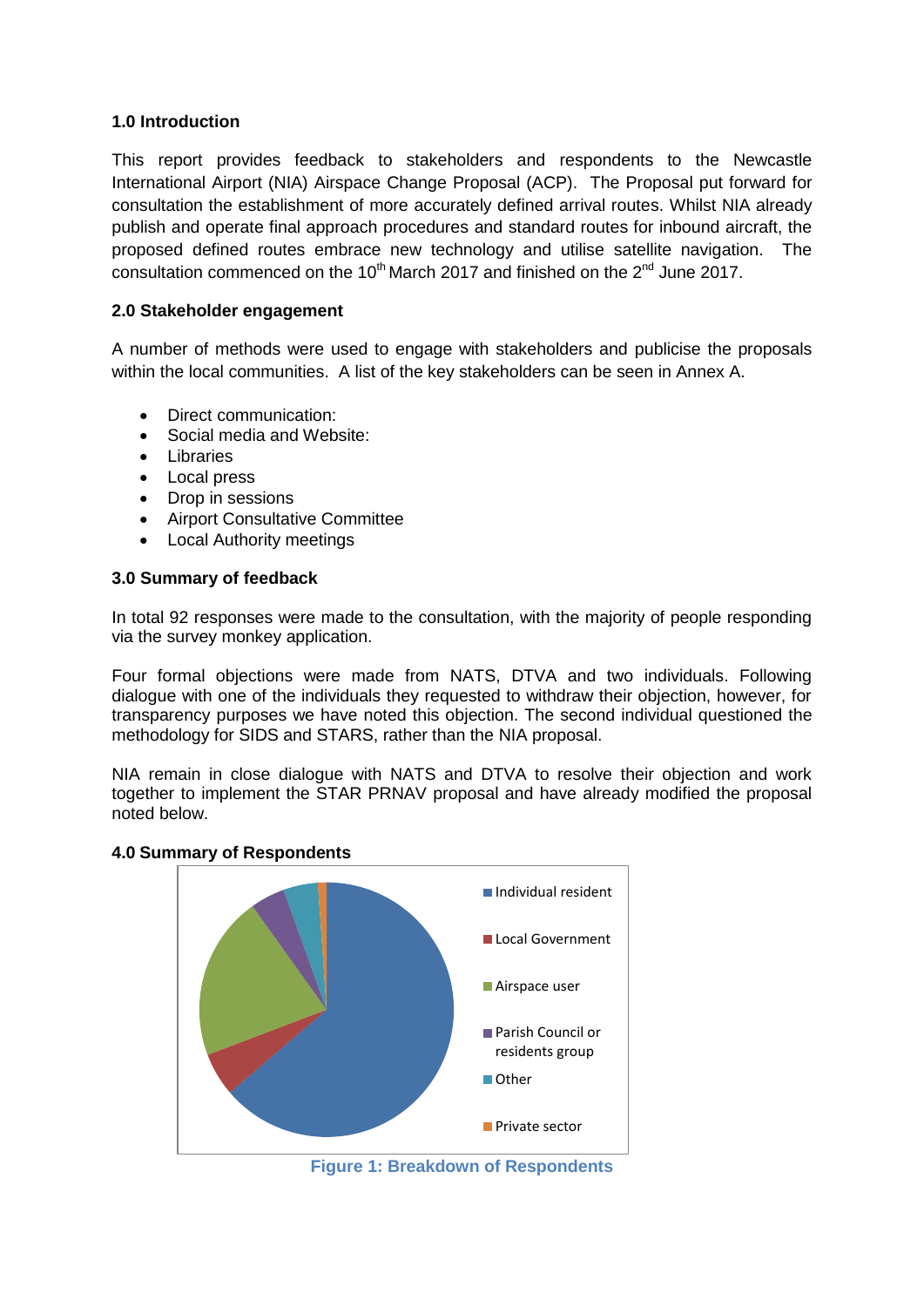The main based airlines Jet2, easyJet, Emirates, Thomson and Thomas Cook responded with no objection. 20 Airspace users responded, with DTVA and NATS raising concerns.

A total of 56 individual residents responded with a number of positive comments, including the following:



**Figure 21: Google Map showing breakdown of Individual Respondents who provided Postcodes**

We received 5 responses from Local Authorities, again all with support and no objection, 4 Parish Council / resident groups replied: this included a response from the Airport Consultative Committee which represents all of the local Parish Councils.



**Figure 3: Breakdown of Responses**

## **5. 0 Final proposal**

As a result of the response received from Durham Tees Valley Airport, the initial level the STAR commences was amended from FL130 to FL140 to facilitate traffic.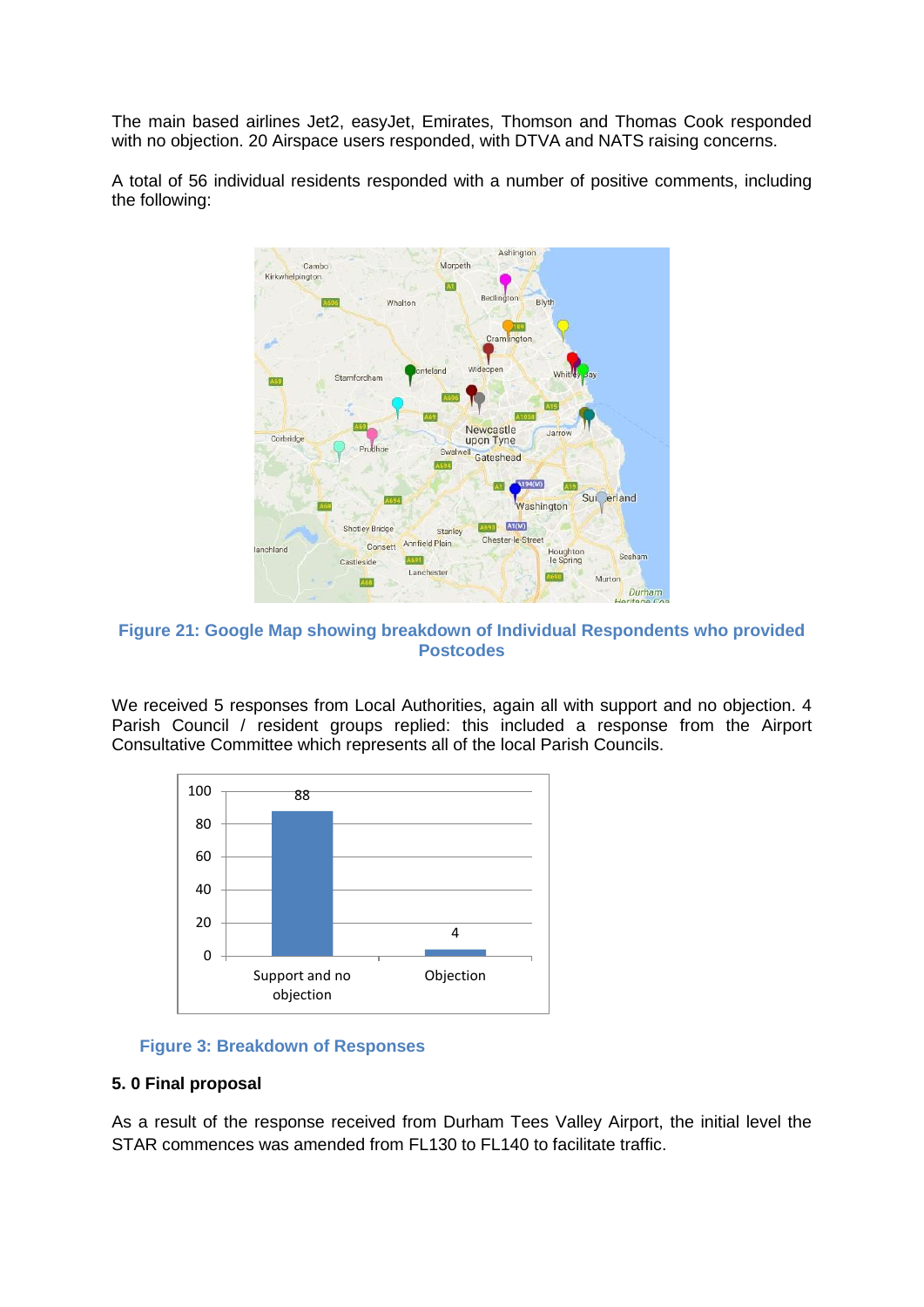# **6.0 Next Steps**

The proposal was submitted to the CAA's Safety and Airspace Regulation Group on the  $9<sup>th</sup>$ November 2017, for their consideration over a 16 week period.

If you have any concerns regarding the consultation process, please contact the CAA

Airspace Regulator (Co-ordination) Airspace, ATM and Aerodromes Safety and Airspace Regulation Group CAA House 46 – 59 Kingsway London WC2B 6TE

Email: [airspace.policy@caa.co.uk](mailto:airspace.policy@caa.co.uk)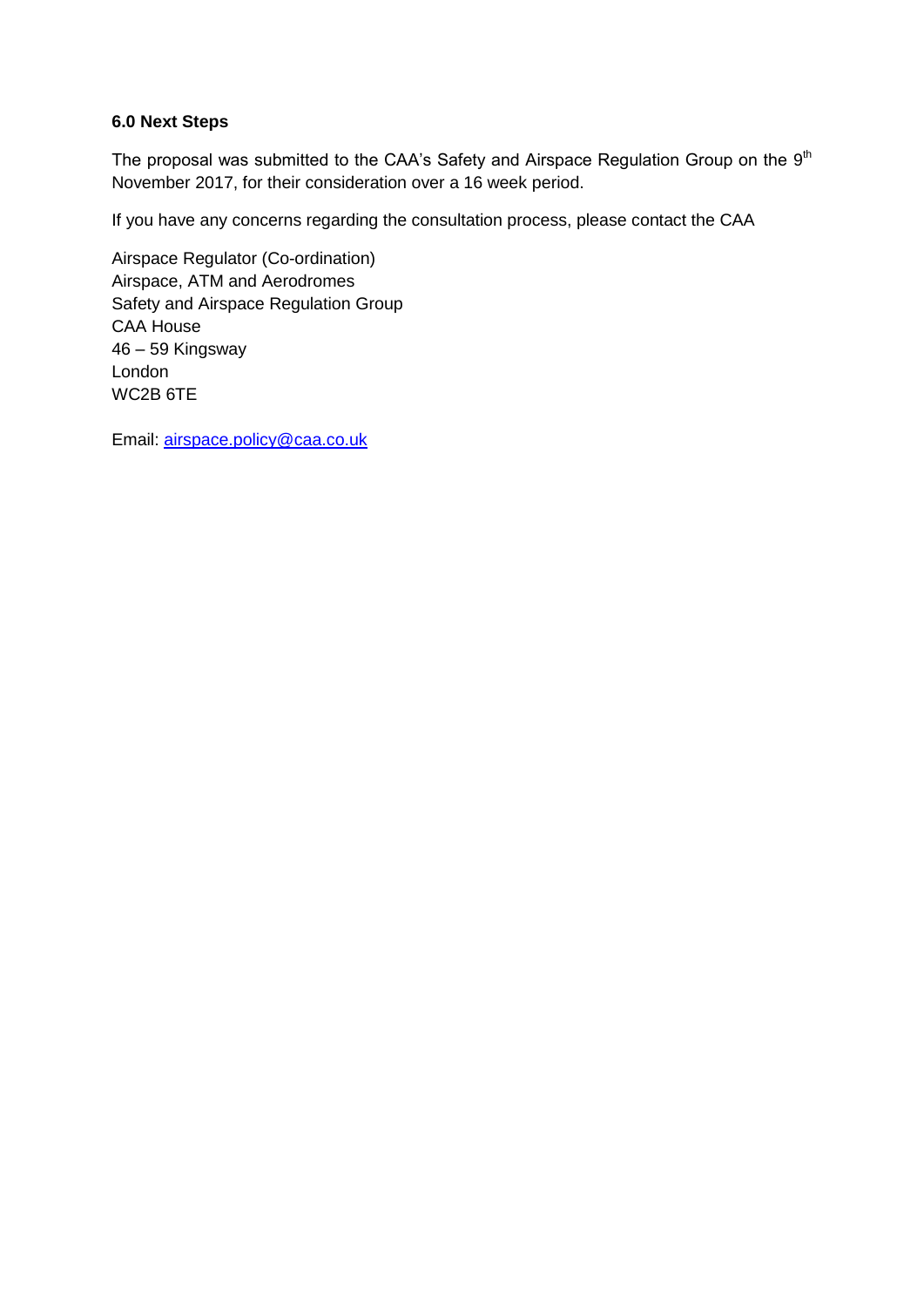# **Annex A**

# **Indicative list of key Consultees**

# **Airport Related**

# **Airport Users and Airlines**

Aer Lingus Air France Air Malta Balkan Air BMI Regional British Airways Citywing Aviation Services Eastern Airways easyJet **Emirates** Flybe Jet2.com KLM Northumbria Flying School Northumbria Helicopters Ryanair SAS Thomas Cook Thomson Vuelling

#### **Airspace Users and National Air Traffic Management Advisory Committee (NATMAC**)

Airport Operators Association (AOA) Aircraft Owners and Pilots Association (AOPA) Aviation Environment Federation BAE Systems British Airline Pilots Association (BALPA) British Air Transport Association (BATA) British Balloon and Airship Club (BBAC) British Gliding Association (BGA) British Hang Gliding and Paragliding Association (BHPA) British Helicopter Association British Microlight Aircraft Association (BMAA) British Model Flying Association (BMFA) British Parachute Association (BPA) Civil Aviation Authority Safety and Airspace Regulation Group (CAA SARG) Durham Tees Valley Airport (DVTA) General Aviation Safety Council (GASCo) Guild of Air Traffic Controllers (GATCO) Light Aircraft Association (LAA) Military Aviation Authority (MAA) National Air Traffic Services (NATS) Northumbria Gliding Club Peterlee Parachute Centre Unmanned Aerial Vehicle Systems Association (UAVS)